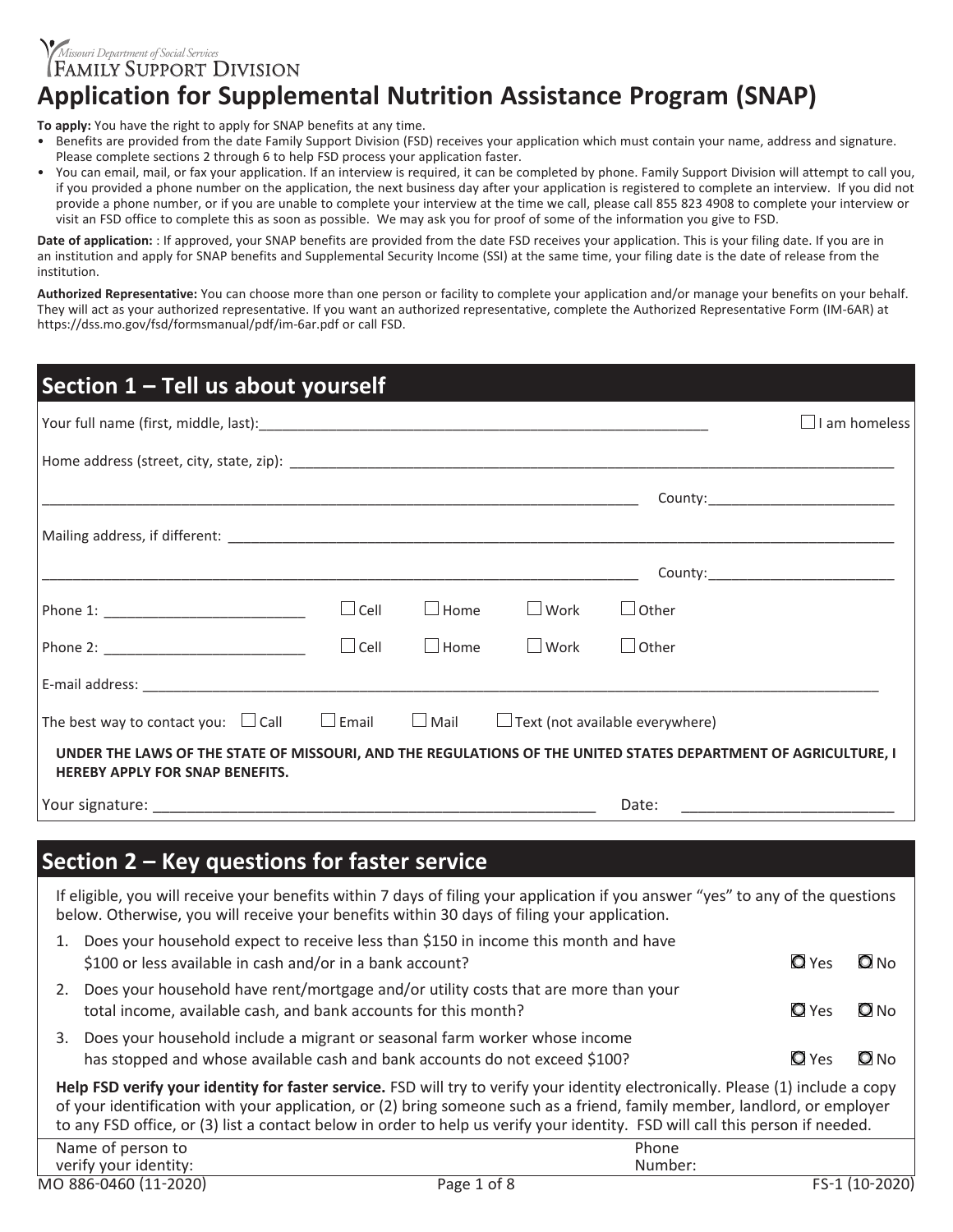## **Section 3 - Household members**

Write your information on line 1. Enter the information of **all** the people who live in your household, including your **spouse**, any children under age 22 who are in your household at least half (50%) of the time, and **anyone** who eats the **majority of their meals** in your household. Include all household members regardless of their citizenship or immigration status.

Citizenship or immigration status does not automatically disqualify an applicant from receiving SNAP benefits. Racial and ethnic information is collected to assure that program benefits are distributed without regard to race, color, or national origin. **Providing this information is optional and does not affect your eligibility or the amount of SNAP benefits you receive.**

**Providing the Social Security Number (SSN) and immigration status of each household member is voluntary.** However, you will not receive SNAP benefits for individuals who do not provide a SSN and/or immigration status. Immigration status of applicant household members may be subject to verification by U.S. Citizenship and Immigration Services (USCIS). Information provided by USCIS may affect your eligibility and benefit level.

| <b>Full Legal Name</b>                                                                                                                                                                                             | Sex<br>$**$ | Relationship<br>to applicant | Date of birth | <b>SSN</b> |  | Hispanic or<br>Latino? | Race |
|--------------------------------------------------------------------------------------------------------------------------------------------------------------------------------------------------------------------|-------------|------------------------------|---------------|------------|--|------------------------|------|
| 1.                                                                                                                                                                                                                 |             | Self                         |               |            |  |                        |      |
| 2.                                                                                                                                                                                                                 |             |                              |               |            |  |                        |      |
| 3.                                                                                                                                                                                                                 |             |                              |               |            |  |                        |      |
| 4.                                                                                                                                                                                                                 |             |                              |               |            |  |                        |      |
| 5.                                                                                                                                                                                                                 |             |                              |               |            |  |                        |      |
| 6.                                                                                                                                                                                                                 |             |                              |               |            |  |                        |      |
| 7.                                                                                                                                                                                                                 |             |                              |               |            |  |                        |      |
| 8.                                                                                                                                                                                                                 |             |                              |               |            |  |                        |      |
| *List ALL that apply:<br>**Not required for SNAP<br>1 - White<br>2 - Black/African American<br>3 - American Indian/Alaska Native<br>eligibility determination<br>5 - Native Hawaiian/Pacific Islander<br>4 - Asian |             |                              |               |            |  |                        |      |
| If you do not have enough space for all household members, attach an additional list with their information.                                                                                                       |             |                              |               |            |  |                        |      |
| $\Box$ Yes<br>$\mathbf{\Omega}$ No<br>1. Do you and all the people in your household buy and eat (cook) meals together?<br>If no, who does not buy and eat (cook) with your household?                             |             |                              |               |            |  |                        |      |
| 2.                                                                                                                                                                                                                 |             |                              |               |            |  |                        |      |
| 3.                                                                                                                                                                                                                 |             |                              |               |            |  |                        |      |
| 4.                                                                                                                                                                                                                 |             |                              |               |            |  |                        |      |
| $\blacksquare$ Yes<br>5. Is English your preferred language?<br>$\Omega_{\text{No}}$<br>If no, what is the language spoken most often in your home?                                                                |             |                              |               |            |  |                        |      |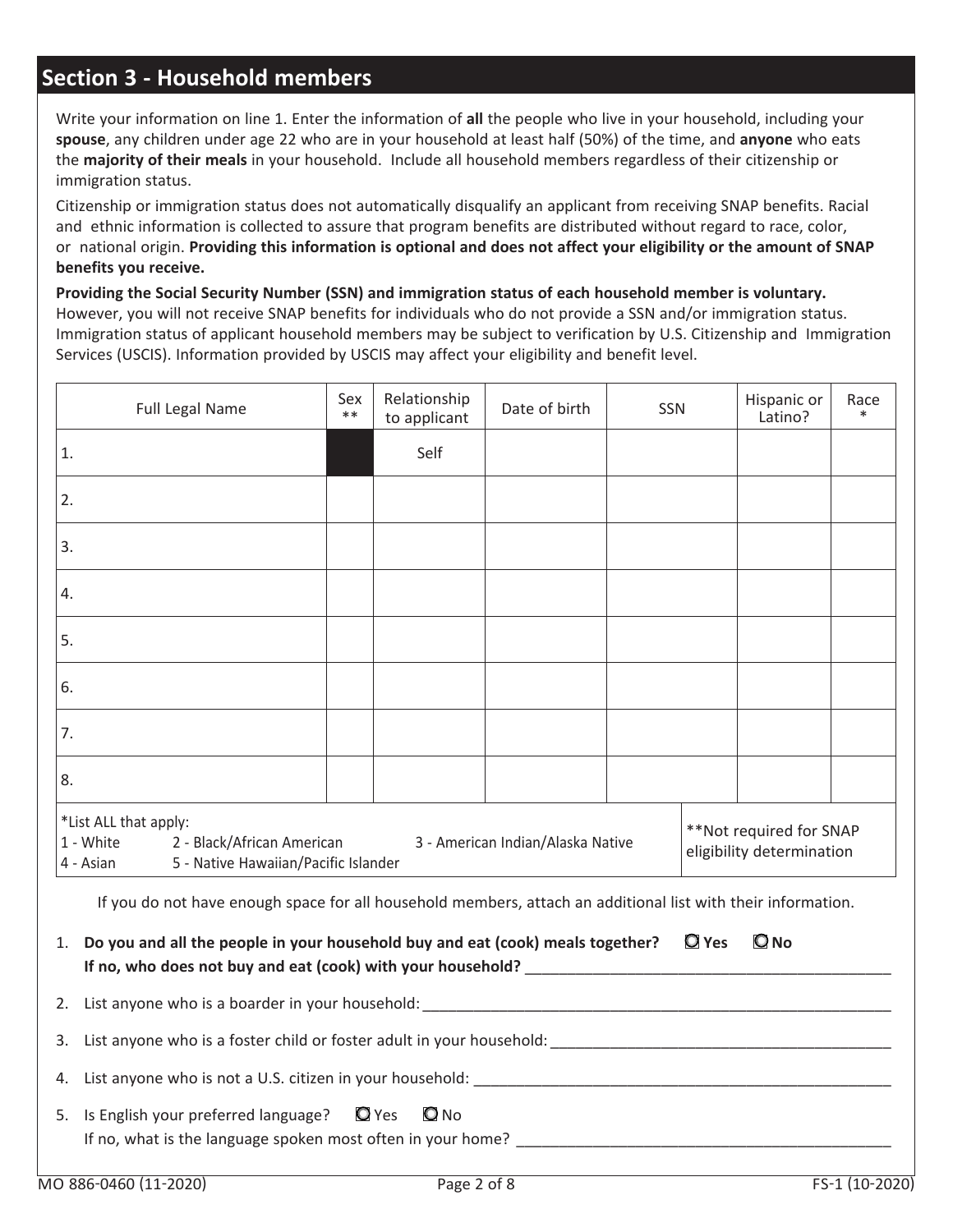# **Section 4 - Household declarations**

| Answer "yes" or "no" to each of the questions in this section. For each question you answered "yes," explain in the<br>space provided. A "yes" response to any of the questions in this section may result in a disqualification for SNAP<br>benefits for the person in which the "yes" answer applies. |                    |             |
|---------------------------------------------------------------------------------------------------------------------------------------------------------------------------------------------------------------------------------------------------------------------------------------------------------|--------------------|-------------|
| 1. Have you or any member of your household been convicted of buying or selling SNAP<br>benefits of \$500 or more after 9-22-96?                                                                                                                                                                        | <b>O</b> Yes       | $\Omega$ No |
| 2. Are you or any member of your household hiding or running from the law to avoid prosecution,<br>custody, or jail for a crime (or attempted crime) that is a felony?                                                                                                                                  | $\blacksquare$ Yes | $\Box$ No   |
| 3. Are you or any member of your household violating a condition of probation or parole?                                                                                                                                                                                                                | $\blacksquare$ Yes | $\Box$ No   |
| 4. Have you or anyone in your household made false statements about your identity or address<br>to receive SNAP benefits in 2 or more households at the same time?                                                                                                                                      | <b>O</b> Yes       | $\Box$ No   |
| 5. Have you or any member of your household been convicted in a federal or state court of a<br>felony committed after 8-22-96 related to illegal possession, use, or distribution of a controlled<br>substance?                                                                                         | $\mathbf{O}$ Yes   | $\Box$ No   |
| 6. Have you or any member of your household ever been convicted of fraudulently receiving<br>duplicate SNAP benefits in any state after 9-22-96?                                                                                                                                                        | $\mathbf{Q}$ Yes   | $\Box$ No   |
| 7. Have you or any member of your household been convicted of trading SNAP benefits for<br>guns, ammunitions, or explosives after 9-22-96?                                                                                                                                                              | $\mathbf{O}$ Yes   | $\Box$ No   |
| 8. Have you or any member of your household ever been convicted of trading SNAP benefits<br>for drugs after 9-22-96?                                                                                                                                                                                    | $\blacksquare$ Yes | $Q$ No      |

| <b>Section 5 - Household information</b>                                                                                                                                                                                                                                                                                       |                                            |
|--------------------------------------------------------------------------------------------------------------------------------------------------------------------------------------------------------------------------------------------------------------------------------------------------------------------------------|--------------------------------------------|
| Answer these questions for yourself and all of the people who live with you (as listed in Section 3).                                                                                                                                                                                                                          |                                            |
| Has anyone received SNAP benefits in a state other than Missouri within the past 30 days?<br>1.                                                                                                                                                                                                                                | $\Omega$ Yes<br>O <sub>N<sub>O</sub></sub> |
| $\mathbf{\Omega}$ No<br>Is anyone disabled? $\Box$ Yes<br>2.                                                                                                                                                                                                                                                                   |                                            |
| <b>O</b> No<br>$\mathbf Q$ Yes<br>Is anyone age 18 to 49 and enrolled in school?<br>3.<br>School: <u>Designed and the second second and second second second second second second second second second second second second second second second second second second second second second second second second second sec</u> |                                            |
|                                                                                                                                                                                                                                                                                                                                |                                            |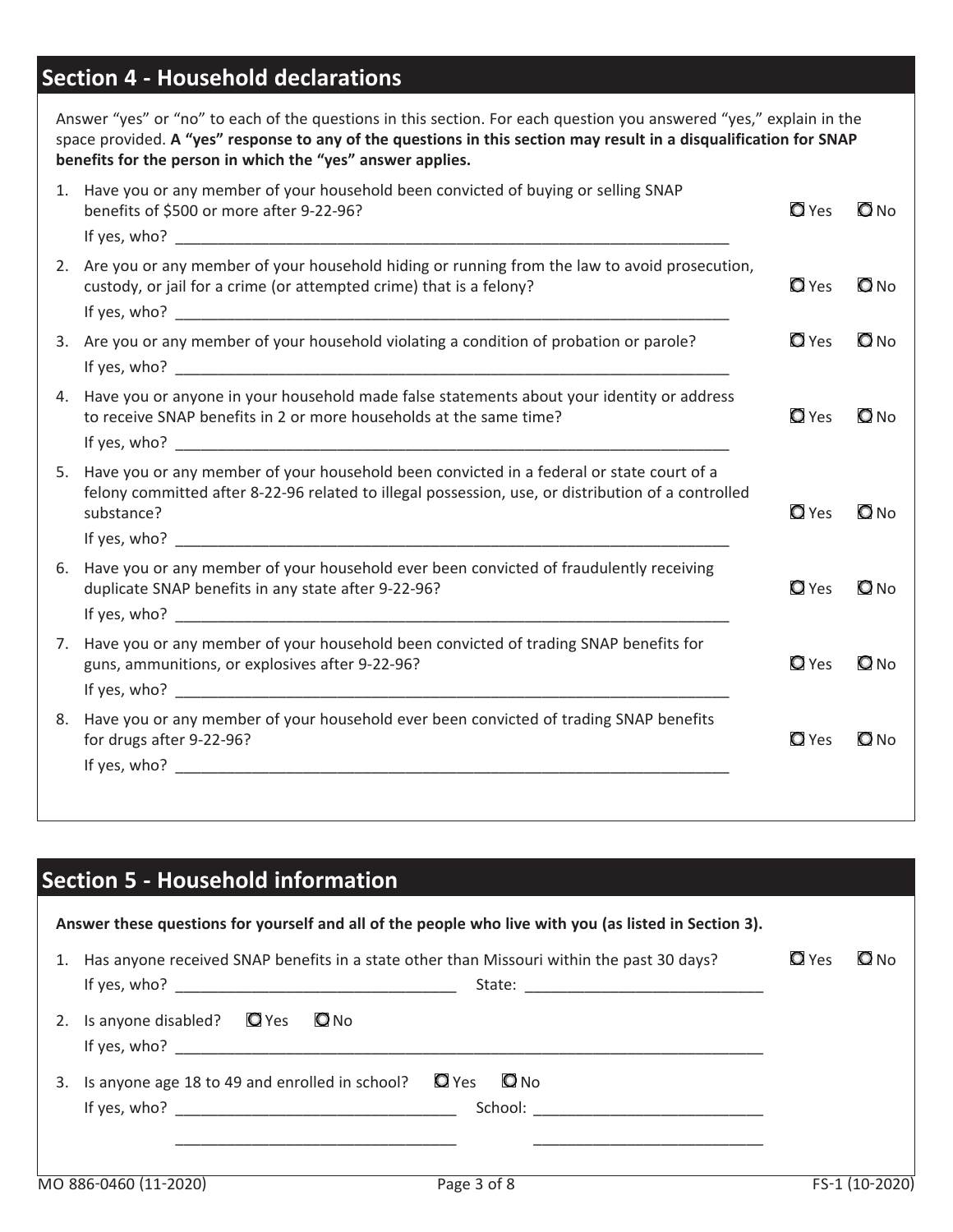| <b>Resources</b><br>Resources are bank accounts and other types of money you own by yourself or with other people.                                                                                    |                                                                                                                           |                               |
|-------------------------------------------------------------------------------------------------------------------------------------------------------------------------------------------------------|---------------------------------------------------------------------------------------------------------------------------|-------------------------------|
| 1. Does anyone have a bank account or is anyone's name on a bank account?                                                                                                                             |                                                                                                                           | $\bullet$ No<br>$\bullet$ Yes |
| 2. Does anyone have any other cash? $\Box$ Yes $\Box$ No                                                                                                                                              | $\zeta$                                                                                                                   |                               |
| 3. Does anyone have stocks, bonds, and/or retirement accounts such as an IRA?<br><u> 1990 - Johann John Harry Harry Harry Harry Harry Harry Harry Harry Harry Harry Harry Harry Harry Harry Harry</u> | $\zeta$                                                                                                                   | $\bullet$ No<br>$\bullet$ Yes |
| <b>Income</b><br>Income is money that's paid to you, such as earnings from a job or payments from Social Security or child support.                                                                   |                                                                                                                           |                               |
| 1. Does anyone earn income or money from working?                                                                                                                                                     | $\bullet$ Yes<br>$O$ No<br>If yes, list who gets it, their employer, and monthly gross income before taxes or deductions: |                               |
| Who earns income from working?                                                                                                                                                                        | Employer                                                                                                                  | Monthly amount                |
|                                                                                                                                                                                                       |                                                                                                                           | \$                            |
|                                                                                                                                                                                                       |                                                                                                                           | \$                            |
|                                                                                                                                                                                                       |                                                                                                                           | \$                            |
|                                                                                                                                                                                                       |                                                                                                                           | $\zeta$                       |
| Does anyone receive income or money from the following sources?<br>2.<br>If yes, check the source and list who gets it and the monthly amount:                                                        | $\bullet$ Yes                                                                                                             | $\bullet$ No                  |
| Source                                                                                                                                                                                                | Who gets it?                                                                                                              | Monthly amount                |
| Social Security Income (Retirement,<br>Disability or Survivor's)                                                                                                                                      |                                                                                                                           | \$                            |
| Supplemental Security Income (SSI)                                                                                                                                                                    |                                                                                                                           | \$                            |
| Veteran's Administration (VA)<br>benefits                                                                                                                                                             |                                                                                                                           | \$                            |
| Child support                                                                                                                                                                                         |                                                                                                                           | \$                            |
| Unemployment benefits                                                                                                                                                                                 |                                                                                                                           | \$                            |
| Gifts or donations                                                                                                                                                                                    |                                                                                                                           | \$                            |
| Student loans, grants, scholarships                                                                                                                                                                   |                                                                                                                           | \$                            |
| Other sources-list here:                                                                                                                                                                              |                                                                                                                           |                               |
| 1.                                                                                                                                                                                                    | 1.                                                                                                                        | \$                            |
| 2.                                                                                                                                                                                                    | 2.                                                                                                                        | \$                            |
|                                                                                                                                                                                                       |                                                                                                                           |                               |

3. **Has anyone's income stopped or been reduced in the last 30 days?**  $\Box$  Yes  $\Box$  No If yes, whose? \_\_\_\_\_\_\_\_\_\_\_\_\_\_\_\_\_\_\_\_\_\_\_\_\_\_\_\_\_\_\_ Date and amount of last check \_\_\_\_\_\_\_\_\_\_\_\_\_\_\_\_\_\_\_\_\_\_\_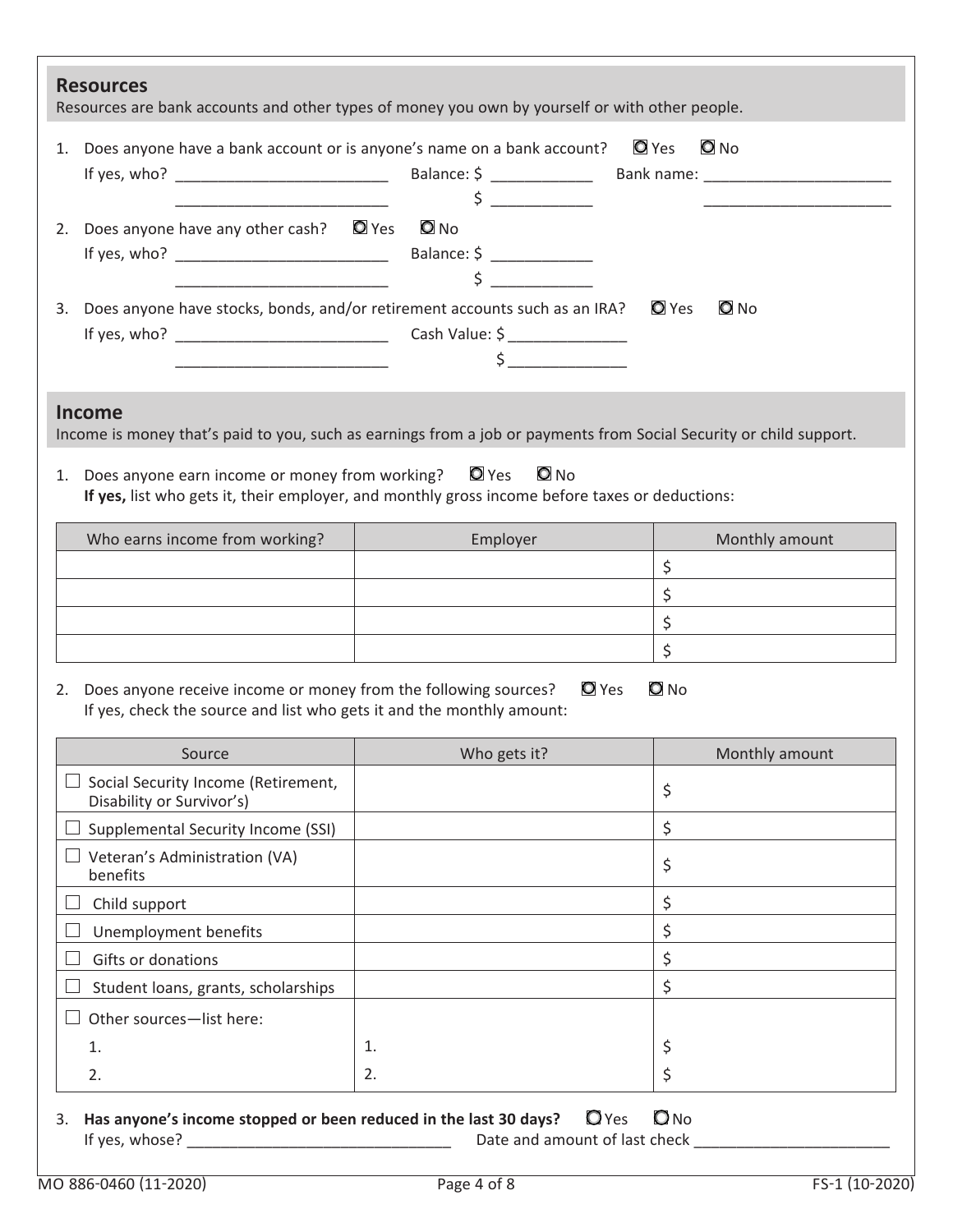|    | <b>Expenses</b>                                                                                     | Expenses are the bills you are responsible for paying.                                                                                                                                                                                                                 |
|----|-----------------------------------------------------------------------------------------------------|------------------------------------------------------------------------------------------------------------------------------------------------------------------------------------------------------------------------------------------------------------------------|
|    |                                                                                                     | $\bullet$ No<br>Does anyone pay rent or a house payment for the home you live in? $\Box$ Yes<br>If yes, list the total monthly amount: $\oint$                                                                                                                         |
| 2. |                                                                                                     | Does anyone pay the following utility expenses for the home you live in? (check all that apply)                                                                                                                                                                        |
|    | $\square$ Electric:<br>$\Box$ Gas:<br>Other fuel:<br>Phone<br>$\Box$ Trash<br>Water<br>$\Box$ Sewer | Does it heat or cool your home? $\Box$ Yes $\Box$ No<br>Does it heat or cool your home? $\Box$ Yes $\Box$ No Who pays? ______________________<br>Does it heat or cool your home? © Yes © No Who pays? ___________________________                                      |
| 3. |                                                                                                     | $\Omega$ No<br>Does anyone pay court-ordered child support and/or alimony? $\Box$ Yes                                                                                                                                                                                  |
|    |                                                                                                     |                                                                                                                                                                                                                                                                        |
| 4. |                                                                                                     | Does anyone who is either disabled or age 60 and older have medical expenses such as insurance<br>or Medicare premiums, doctor visits, in-home care, transportation for medical care, or eyeglasses? $\Box$ Yes<br>$O$ No<br>If yes, list the total monthly amount: \$ |

## **Section 6** ‑ **Notices (Please read and sign page 8)**

**USDA NON-DISCRIMINATION STATEMENT:** In accordance with Federal civil rights law and U.S. Department of Agriculture (USDA) Civil Rights regulations and policies, the USDA, its Agencies, offices, and employees, and institutions participating in or administering USDA programs are prohibited from discriminating based on race, color, national origin, sex, religious creed, disability, age, political beliefs, or reprisal or retaliation for prior civil rights activity in any program or activity conducted or funded by USDA. Persons with disabilities who require alternative means of communication for program information (e.g. Braille, large print, audiotape, American Sign Language, etc.), should contact the Agency (State or local) where they applied for benefits. Individuals who are deaf, hard of hearing or have speech disabilities may contact USDA through the Federal Relay Service at (800) 877-8339. Additionally, program information may be made available in languages other than English.

To file a program complaint of discrimination, complete the USDA Program Discrimination Complaint Form (AD- 3027) found online at: http://www.ascr.usda.gov/complaint\_filing\_cust. html, and at any USDA office, or write a letter addressed to USDA and provide in the letter all of the information requested in the form.

To request a copy of the complaint form, call (866) 632-9992. Submit your completed form or letter to USDA by: (1) mail: U.S. Department of Agriculture, Office of the Assistant Secretary for Civil Rights, 1400 Independence Avenue, SW, Washington, D.C. 20250-9410; (2) fax: (202) 690-7442; or (3) email: program.intake@usda.gov. This institution is an equal opportunity provider.

**DSS NON-DISCRIMINATION STATEMENT:** The Missouri Department of Social Services (DSS) is committed to the principles of equal employment opportunity and equal access to services. Accordingly, DSS employees, applicants for employment, and contractors are treated equitably regardless of race, color, national origin, ancestry, genetic information, pregnancy, sex, sexual orientation, age, disability, religion, or veteran status.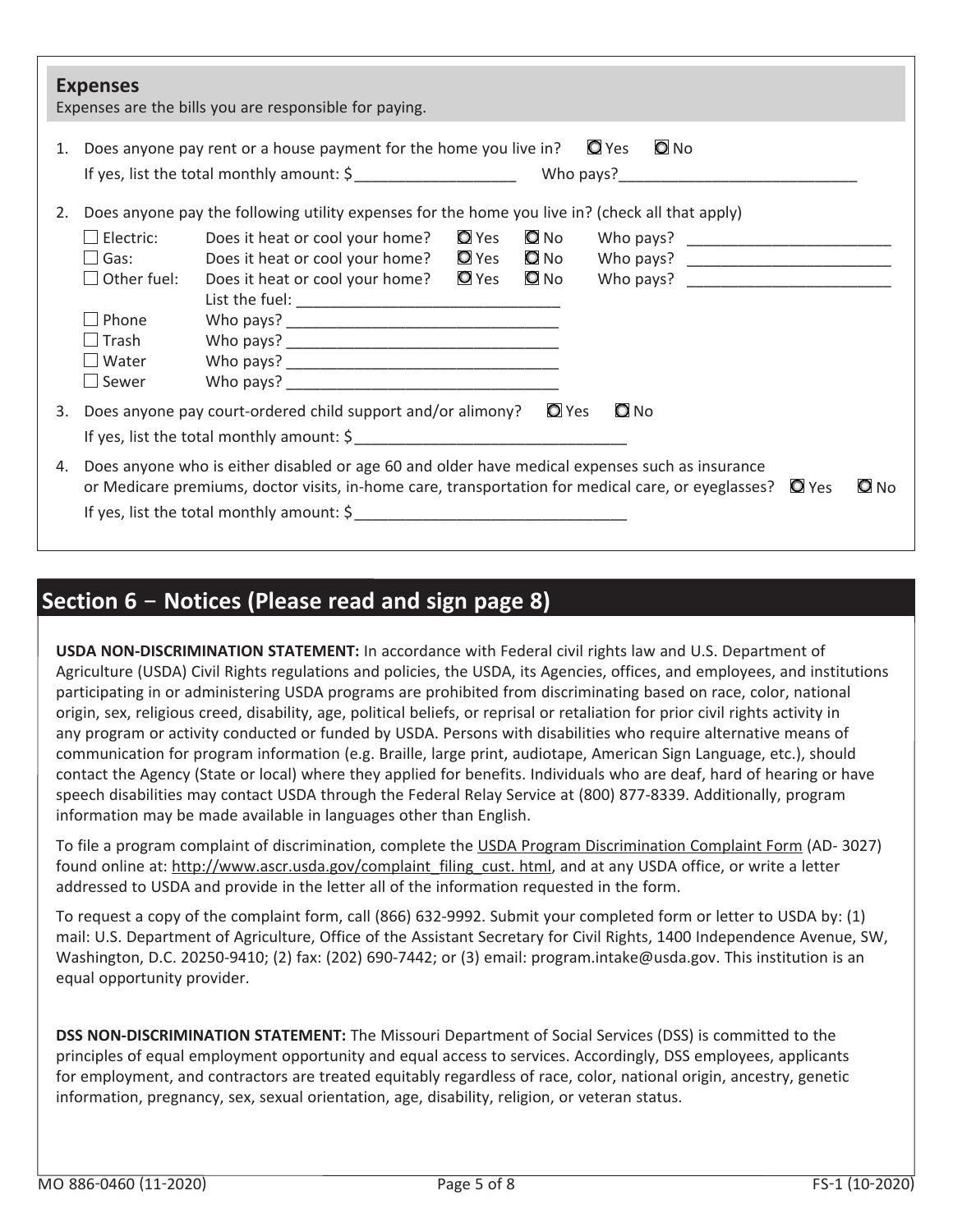**FSD FAIR HEARING RIGHTS:** You have the right to a hearing if you have applied for or are receiving SNAP benefits, and the following happens:

- FSD decides that you are not eligible and you think you are.
- FSD provides you with SNAP benefits and then reduces or stops the benefits and you think the reasons are wrong.
- You disagree with the information used to determine the benefit amount or disagree with the benefit amount.
- FSD refuses to take your application.
- FSD does not act promptly on your request for help and you think that they have had enough time to do so.

If your application has been refused or rejected or any action on your case has already been taken, you may request a hearing within 90 days of the refusal or action. If the proposed action will change or stop your benefits and you request a hearing within ten days from the date of the notice, you may continue to receive the same benefits until the hearing decision. You or your representative may request a hearing by phone, in-person, or in writing. Your case can be presented by a household member, or a representative such as legal counsel, relative, friend or other spokesperson.

#### **YOU MAY BE DISQUALIFIED FROM RECEIVING SNAP BENEFITS IF YOU:**

- Sell your SNAP benefits for cash or consideration other than eligible food, either directly, indirectly, in complicity or collusion with others, or acting alone.
- Lie or hide information to get SNAP benefits that your household should not get.
- Use SNAP benefits to buy nonfood items, such as alcohol or cigarettes, or to pay on credit accounts.
- Purchase a product with SNAP benefits that has a container requiring a return deposit with the intent of obtaining cash by discarding the product and returning the container for the deposit amount.
- Intentionally purchase products with SNAP benefits in exchange for cash. For example, do not purchase food to make products for resale.
- Pay for food purchased on credit with SNAP benefits.
- Use or have in your possession EBT cards that are not yours.
- Trade or sell EBT cards or provide food purchased with SNAP benefits to non-household members.

#### **NOTIFICATION AND ACKNOWLEDGEMENT OF FRAUD PROVISIONS**

It is against the law to lie to receive SNAPs or to sell or trade your SNAP benefits. Excessive Electronic Benefit Transfer (EBT) card replacement requests may result in a referral for fraud investigation. 7 USC 2015(b)(1) any person who has been found by any state or federal court or administrative agency to have intentionally made a false or misleading statement, or misrepresented, concealed or withheld facts or committed any act that constitutes a violation of this act, the regulations issued thereunder, or any state statute, for the purpose of using, presenting, transferring, acquiring, receiving, or possessing SNAP benefits shall, immediately upon the rendering of such determination, become ineligible for further participation in the program for a period of 1 year upon the first occasion of any such determination, 2 years for the second occasion and permanently upon the third occasion.

**Applicants cannot violate the Food and Nutrition Act of 2008 which includes the following:**

- **• Any member who breaks any of the rules on purpose can be ineligible from the SNAP Program for one year, up to permanently, fined up to \$250,000, imprisoned up to 20 years or both. S/he may also be subject to prosecution under other applicable Federal and State laws. S/he may also be barred from SNAPs for an additional 18 months if ordered by a court.**
- **• Any member of your household who intentionally breaks the rules may be ineligible to receive SNAPs for one year for the first offense, two years for the second offense, and permanently for the third offense.**
- **• If a court of law finds any household member guilty of using or receiving benefits in a transaction involving the sale of a controlled substance, you will not be eligible for benefits for two years for the first offense, and permanently for the second time.**
- **• If a court of law finds you guilty of having used or received benefits in a transaction involving the sale of fire-arms, ammunition or explosives, you will be permanently ineligible to participate in the Program upon the first occasion of such violation.**
- **• If you are found to have made a fraudulent statement or representation with respect to the identity or place of residence in order to receive multiple SNAP benefits simultaneously, you will be ineligible to participate in the Program for a period of 10 years.**
- **• If a court of law finds you guilty of having trafficked benefits for an aggregate amount of \$500 or more, you will be permanently ineligible to participate in the Program upon the first occasion of such violation.**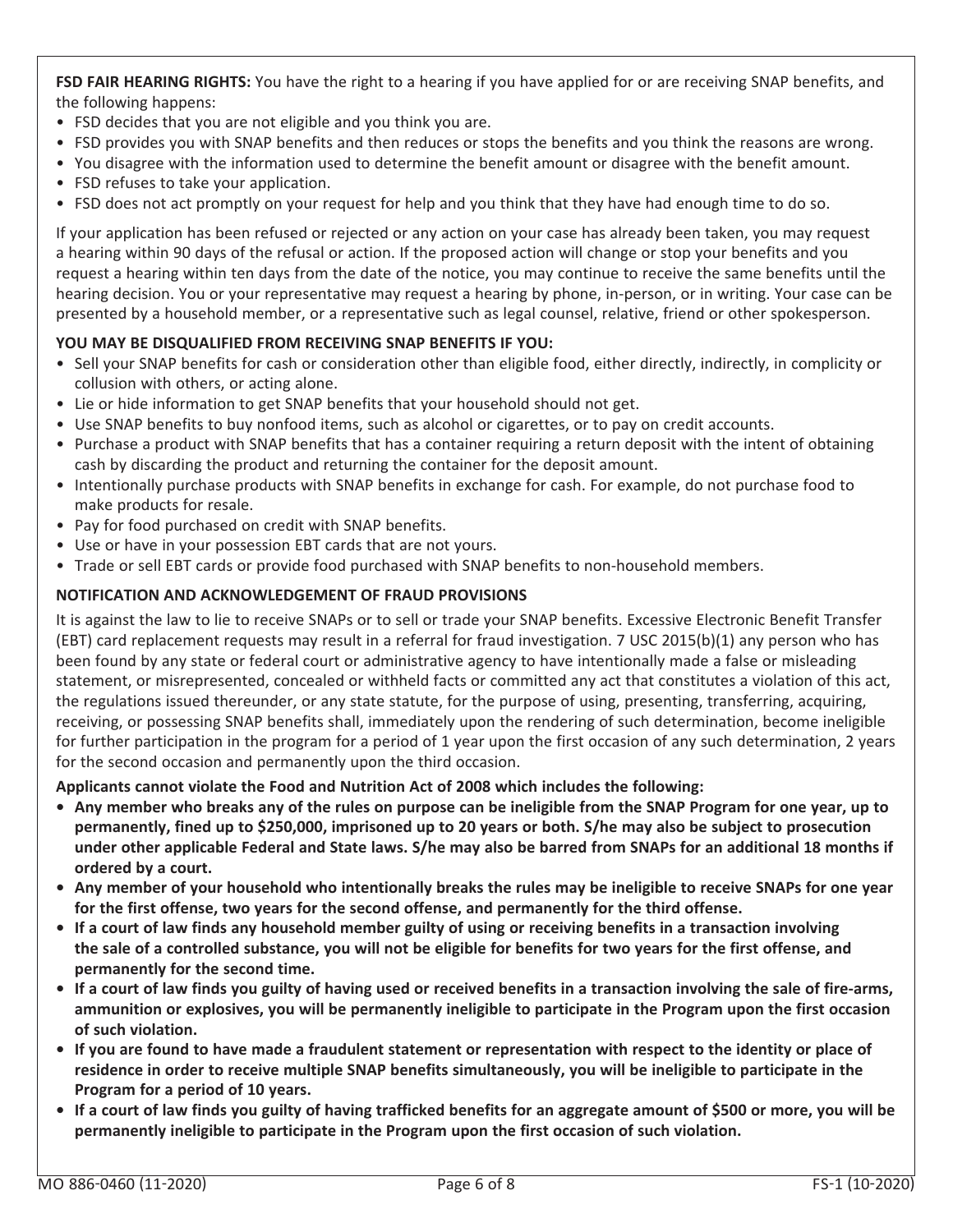**The information you provide on the application will be subject to verification by Federal, State or local officials to determine if the information is factual; that if any information is incorrect, SNAP benefits may be denied and you may be subject to criminal prosecution for knowingly providing incorrect information.**

Information available through the Income Eligibility and Verification System (IEVS) will be requested, used and may be verified through collateral contacts when discrepancies are found by the State, and that such information may affect the household's eligibility and level of benefits.

The collection of information on the application, including the SSN of each household member, is authorized under the Food and Nutrition Act of 2008 (formerly the SNAP Act), as amended, 7 USC 2011-2036. The information will be used to determine whether your household is eligible or continues to be eligible to participate in the SNAP. We will verify this information through computer matching programs. This information will also be used to monitor compliance with program regulations and for program management. This information may be disclosed to other Federal and State agencies for official examination, and to law enforcement officials for the purpose of apprehending persons fleeing to avoid the law. If a SNAP claim arises against your household, the information on this application, including SSN's, may be referred to Federal and State agencies, as well as private claims collection agencies, for claims collection action.

Pursuant to Section 570.030, RSMo, the stealing of public assistance benefits is a Class C felony if the value of the benefits is \$500.00 or more (after 1/1/17 is a Class D felony and value is \$750.00 or more). Punishment includes imprisonment for up to seven years and a fine not to exceed \$5,000.00. If the value of the benefits is less than \$500.00, the crime is a Class A misdemeanor (after 1/1/17 less than \$750.00). Punishments and fines may increase for repeat offenders.

Pursuant to Section 578.377 (570.400 effective 1/1/17), RSMo, unlawful receipt of public assistance benefits or EBT cards, you understand that it is against the law to obtain or attempt to obtain SNAP benefits to which you are not entitled, or obtain, or attempt to obtain SNAP benefits in the amount greater than those to which you are entitled. YOU UNDERSTAND THAT ANY FALSE CLAIM, STATEMENT, OR CONCEALMENT OF ANY MATERIAL FACT WHATSOEVER, IN WHOLE OR PART, ON THIS FORM OR DURING THE INTERVIEW, MAY SUBJECT YOU TO CRIMINAL AND/OR CIVIL PROSECUTION. You will be asked to complete an interview with the Family Support Division to complete this application process. You will be required to provide proof of some of the information you provide on this application and/or in the interview. Your signature acknowledges that you agreed to the terms outlined in this application and during the interview.

#### **WORK REGISTRATION**

I understand and agree that to receive SNAPs, certain members of the household need to register for work. This means that certain members of the household must: A) Register for work at time of application and recertification. B) Not quit a job of 30 or more hours/week without good cause. C) Not reduce work hours under 30 hours per week without good cause. D) Not refuse to accept a bona fide offer of suitable employment without good cause. Anyone who does not follow the work requirements may be disqualified from receiving SNAPs. This form also acts as a work registration notice. You, along with other nonexempt household members, will be considered work registered and must comply with the requirements associated work registration once this form is signed.

#### **WORK AND/OR TRAINING REQUIREMENT (ABAWD)**

Individuals identified as Able Bodied Adults Without Dependents (ABAWD's) are not eligible to participate in the SNAP Program as a member of any household if the individual received SNAP benefits for three countable months during a three year period from January 2016 to December 2018. Countable months are months during which an individual receives SNAP benefits for the full benefit month while not fulfilling the work requirement by working and/or attending training 20 hours per week, averaged monthly for a total of at least 80 hours.

An ABAWD is 18-49 years old; has no children under age 18 in the SNAP household; is not disabled; is not pregnant; is not a full-time student; not caring for an ill or incapacitated household member; not receiving unemployment (in any state); and is not attending a drug or alcohol treatment program. The time limit (three months) applies to ABAWDs only and ABAWDs may regain eligibility by meeting the work/training requirement for at least 80 hours in the last 30 days.